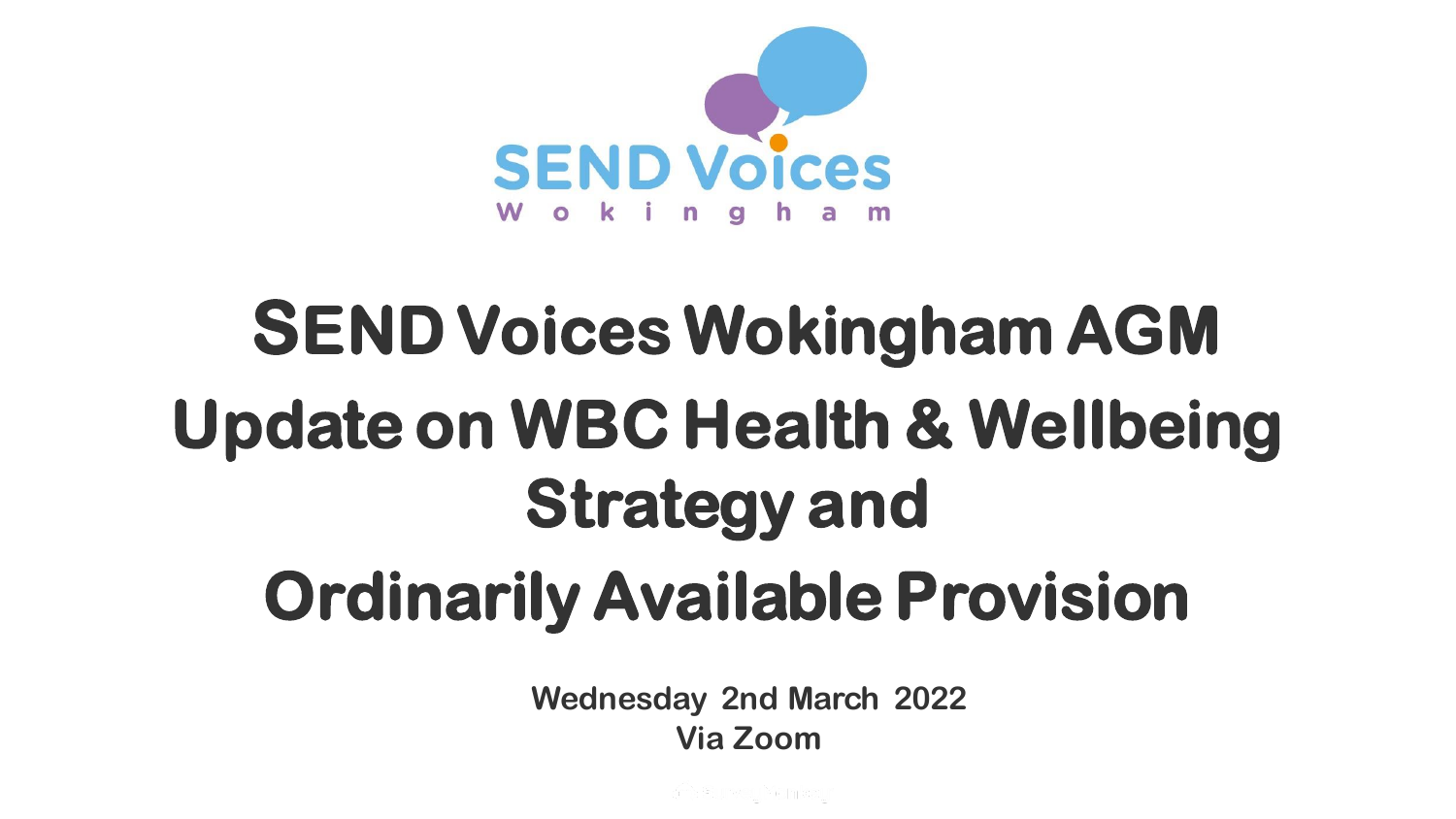#### **2021 – 2022 What have we done?**

**The last year has continued to provide challenges, but we are pleased to have**

- **Continued to build our membership by 24% this year (20% in 2021)**
- **We now have contact with over 1200+ families through email, social media and contacts with other local voluntary groups**
- **Continue to offer Max Cards to all our members**
- **Run 62 % more events this year, with 26 events for Parent Carers including 17 training/workshop sessions, (EHCP Process, Annual Reviews, SEN Support in Schools, Effective Communications and Preparing for Adulthood), 4 drop**
	- **ins (SENDIAS, Phase Transfers, Transport, SEND IIP update, Short Breaks) and 2 focus groups (SEND Sufficiency in the Borough)**
- **Keep our website and social media updated**
- **Run surveys on the EHCP Process, Short Breaks for those with DP's, Short Breaks for those without DP's, SENDIASS service and SEND Sufficiency in the Borough.**
- **Produced an updated 2nd edition Local Offer Booklet (instead of our live event) which will be going out to over 1200+ families this month**

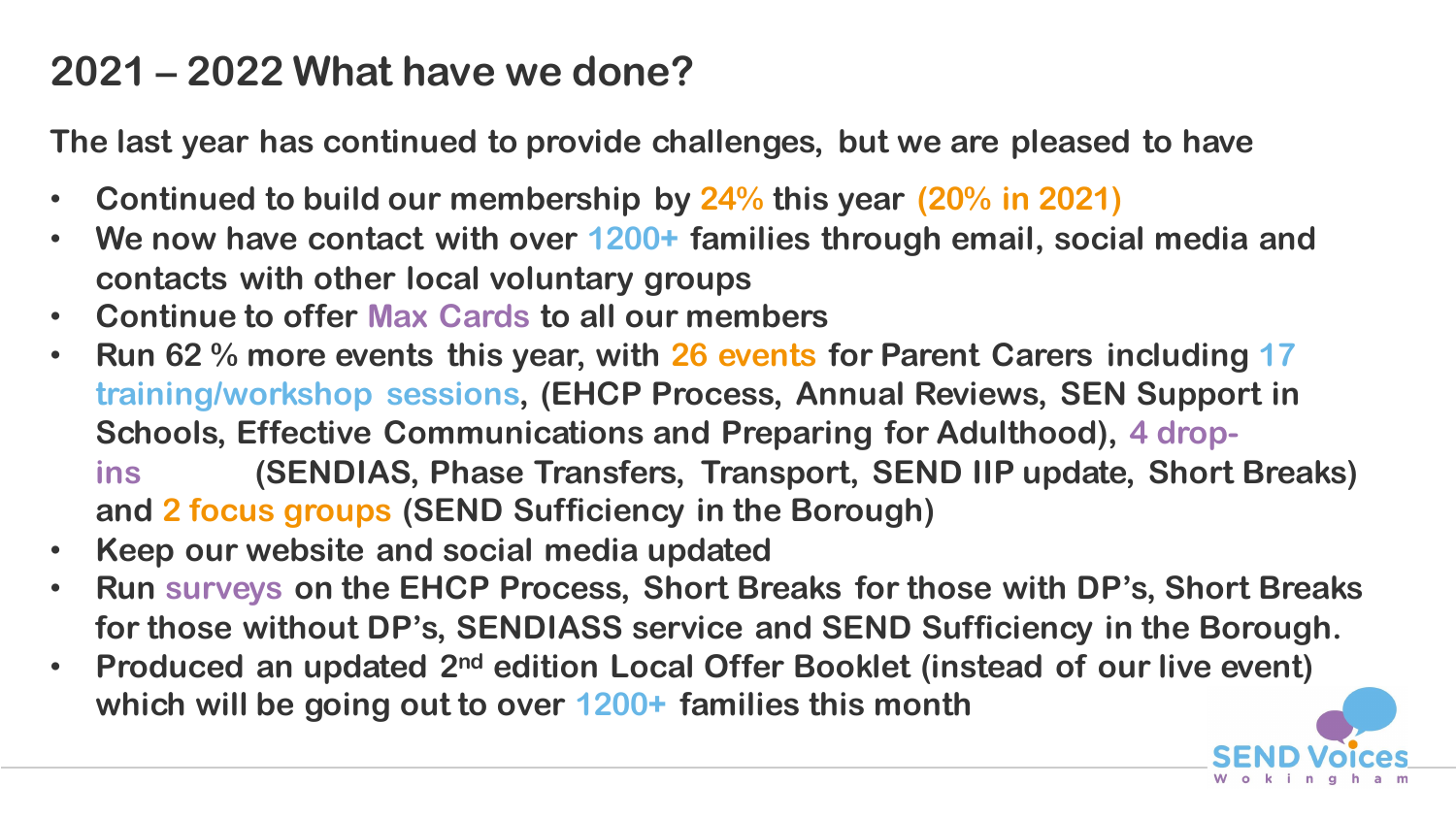#### **2021 – 2022 What happened behind the scenes?**

- **Committee estimate work level remains at 1000+ hours work for SVW**
- **We continue to be involved with the SEND Innovation & Improvement project and the Accelerated Project Plan (for Transitions to Adulthood) 5 work streams and over 450 hours work– maintaining the increase in hours we saw in 20/21 with the WSOA.**
- **Total work by SVW equivalent to 5.5 days a week**
- **We also continue work with the Berkshire West SEND Joint Implementation Group, DfE SEND Update, Short Breaks, SENDIASS Steering Group, SEND Providers Forum, WBC Operational Meetings, SEND Transport Forum, Berkshire West CYP Mental Health Forum, WBC Autism Strategy, WBC Learning Disability strategy group, Hydrotherapy Pool Group, Healthwatch, WBC Residents Equality Forum, Mental Health Admission Avoidance and NNPCF Regional Cluster Group**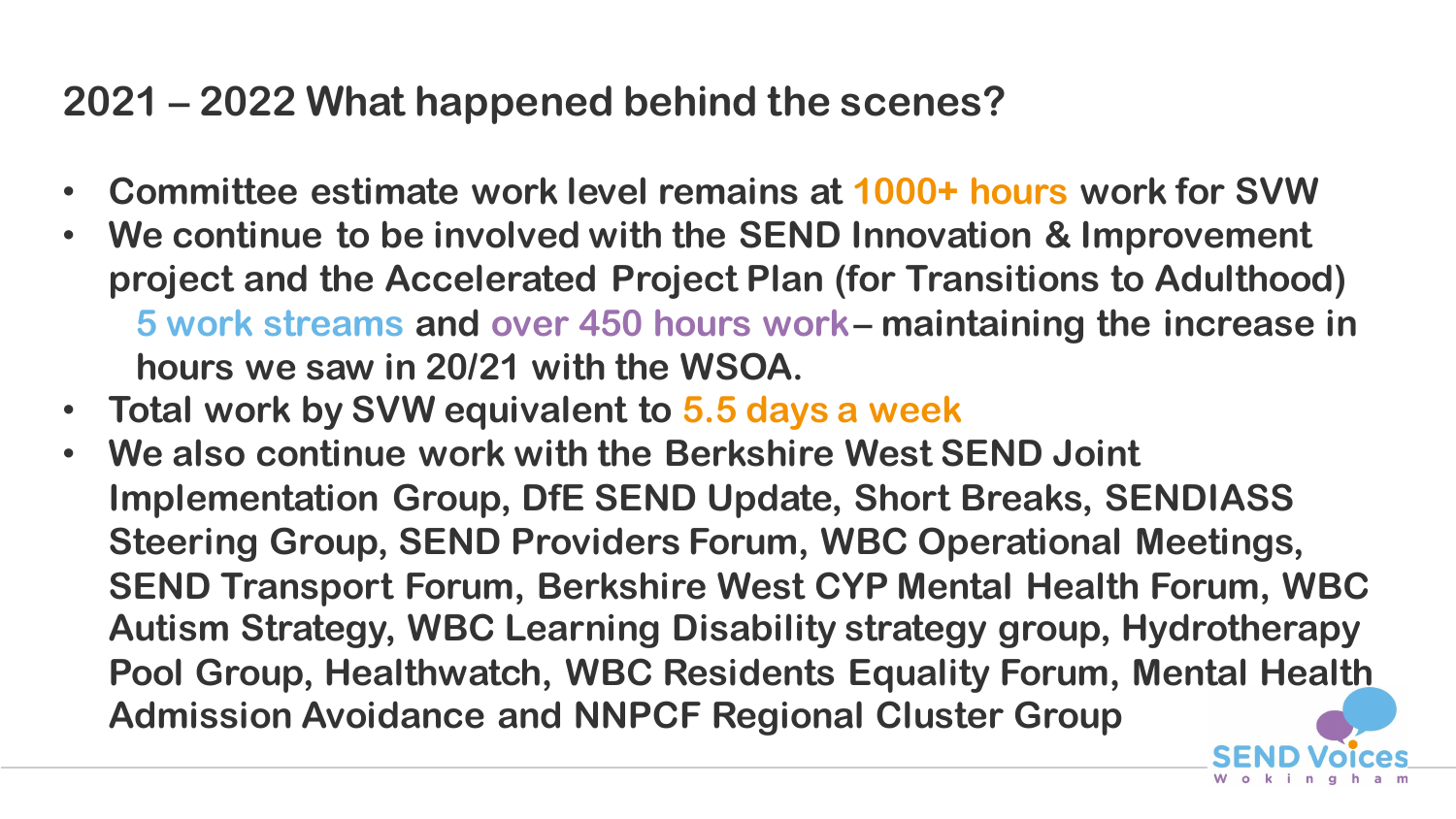#### **2021 – 2022 Why do we do it?**

**We know that things are still tough for so many families and that covid has exacerbated many issues.**

**From lack of short breaks and respite through to increased numbers of children suffering with mental health problems and increased demand for all services and school places.**



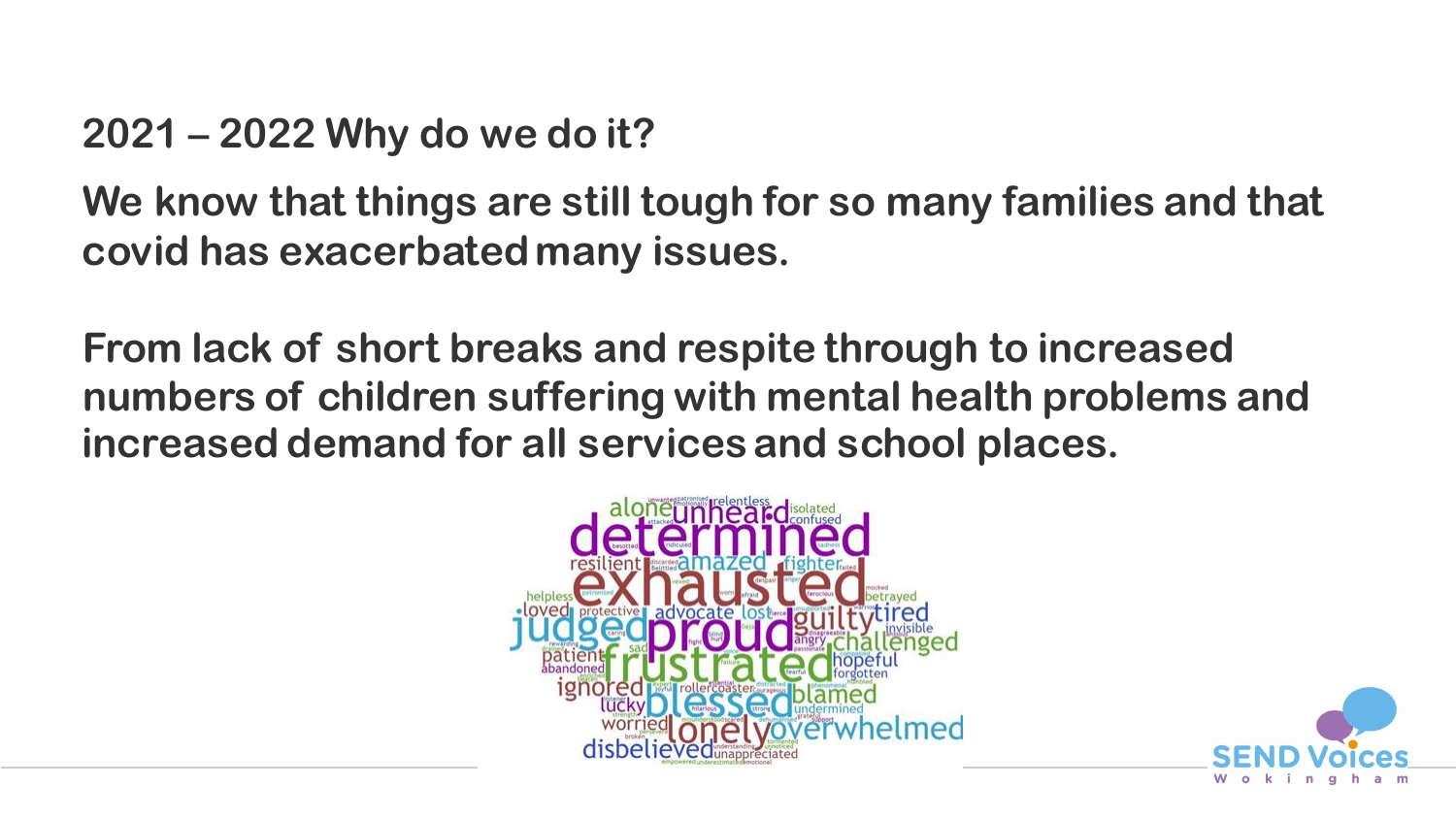#### **2021 - 2022 Our Finances (to be finalised at the end March 2022)**

#### **DfE Funding**

| <b>Total funding 2021/2022</b>      | £22.707 |
|-------------------------------------|---------|
| Pears Grant (LO Guide & Membership) | £5.207  |
| Department of Education Grant       | £17.500 |

| <b>Summary of Expenditure (forecast to end of March)</b> |  |
|----------------------------------------------------------|--|
|----------------------------------------------------------|--|

| <b>Parents Events</b>                | £1256.08 |
|--------------------------------------|----------|
| Training/technical support (for SVW) | £63.00   |
| Admin cost                           | £5384.50 |
| Meeting cost                         | £8649.00 |
| Hard to Reach                        | £722.50  |
| Infrastructure/Resources/Other       | £2332.60 |
| Membership & LO Guide                | £4562.18 |

**Total estimated expenditure £22,969.86**

| <b>Forecast Outturn (Year End Forecast)</b> |           |
|---------------------------------------------|-----------|
| Expenditure                                 | £22969.86 |
| Income                                      | £22.707   |
| Outturn                                     | - £262.86 |









We will be applying for £17.5K DfE grant and Pears Grant (if available), to support the Local Offer Live Day





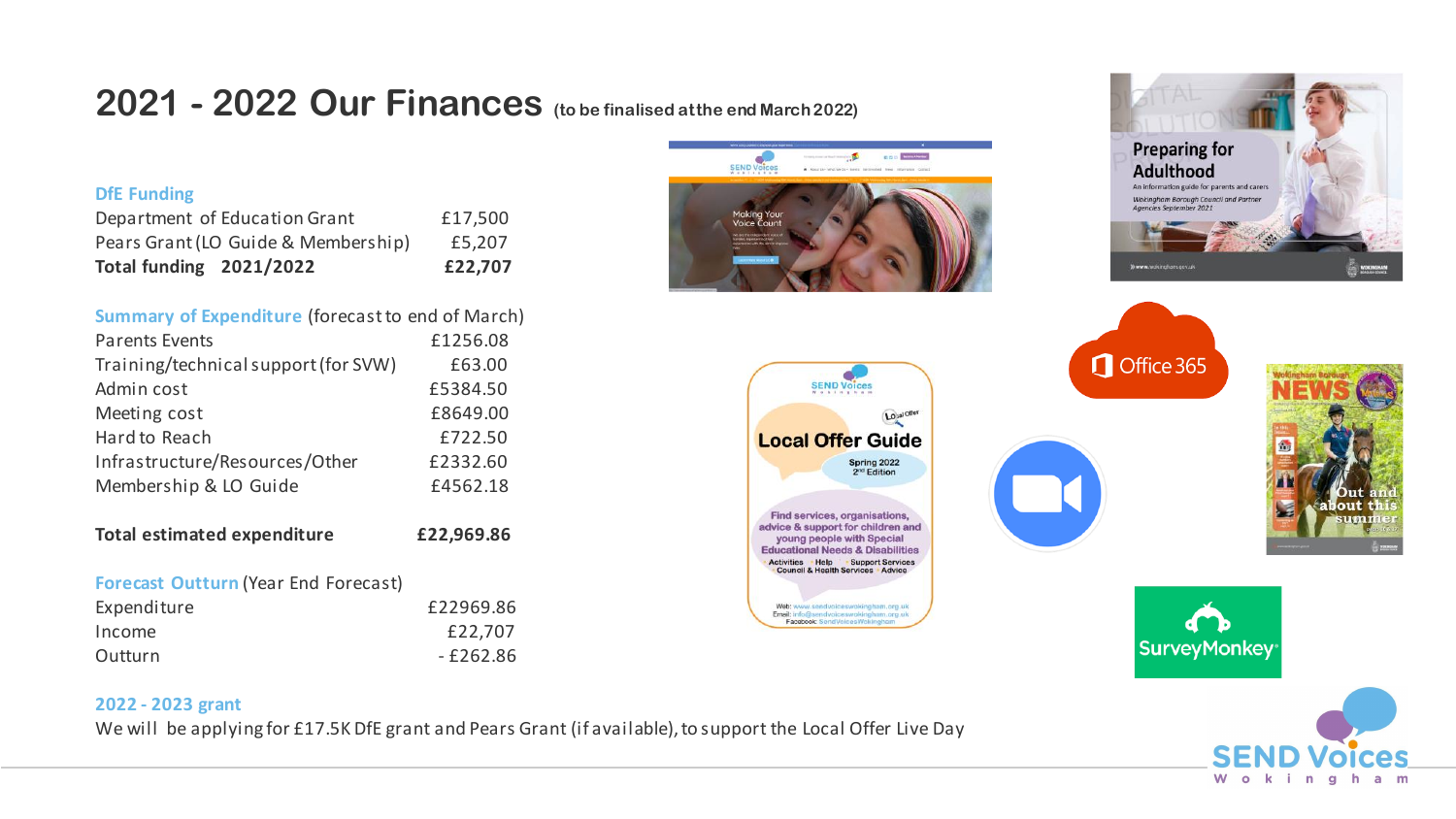#### **2021 – 2022 Who has made this happen?**

- **Our Steering Committee and areas of responsibility Sarah – Chair & NNPCF SE Regional Representative Debbie – Vice Chair Jacky – Treasurer Aleca – Secretary Committee Members – Judith, Kathy, Lynn Boba Terri – Participation Coordinator & Administrator Ian – Social Media & Membership Coordinator (temporary funded by Pears grant)**
- **Our Parent Reps Suzanne Chatt, Karen Bush**

















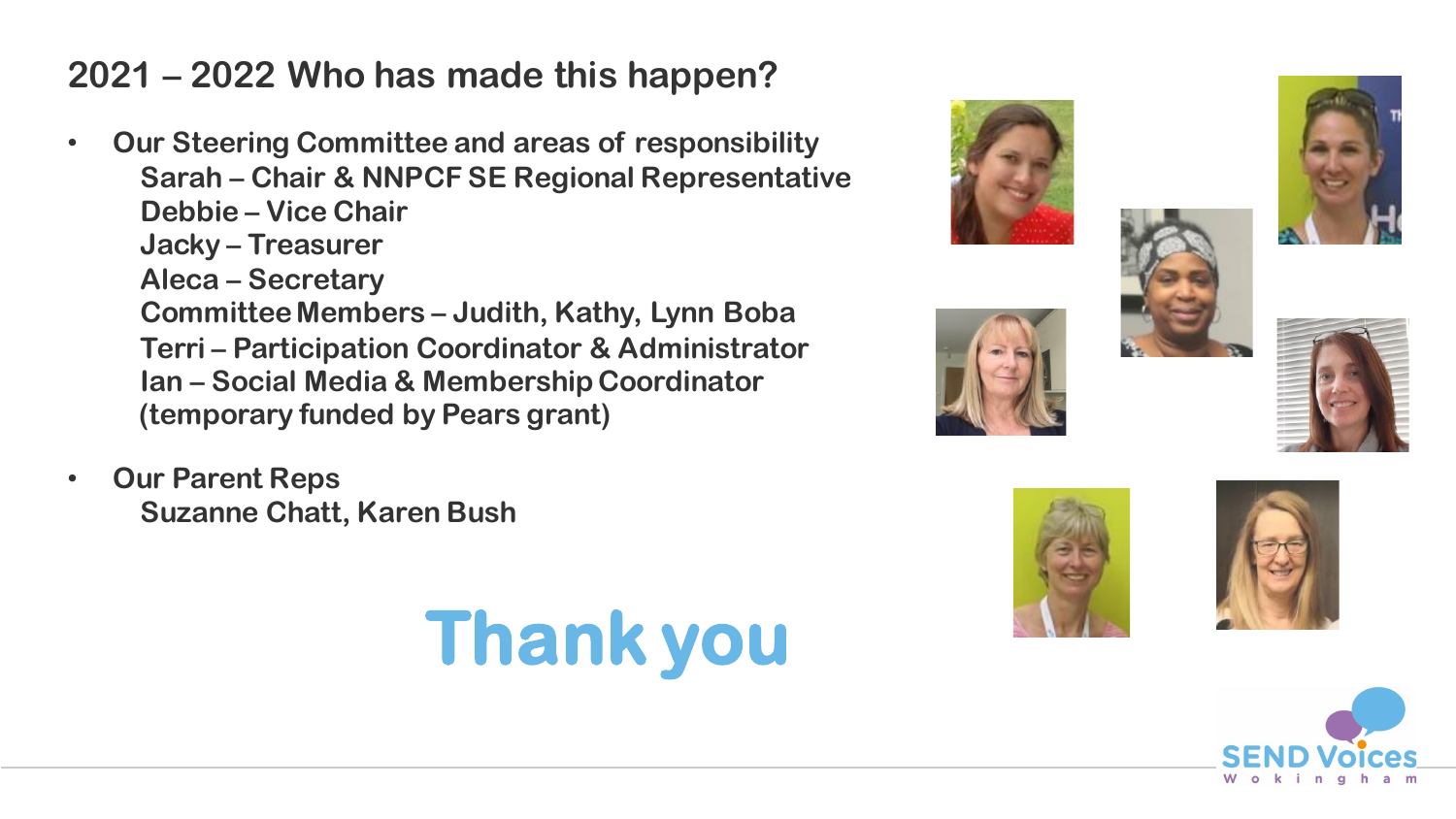#### **2022 - 2023 Nominations**

- **Chair – Sarah Clarke**
- **Vice Chair – Debbie Jacobs**
- **Treasurer - Jacky Mackenzie**
- **Secretary - Aleca Rzysko**
- **Committee member – Judith Newman**
- **Committee member – Lynn Boba**
- **Committee member – Terri Walsh**

**Thank you to:**

**Helen Corbett and Kathy Rzysko**

## **Would you like to get involved?**

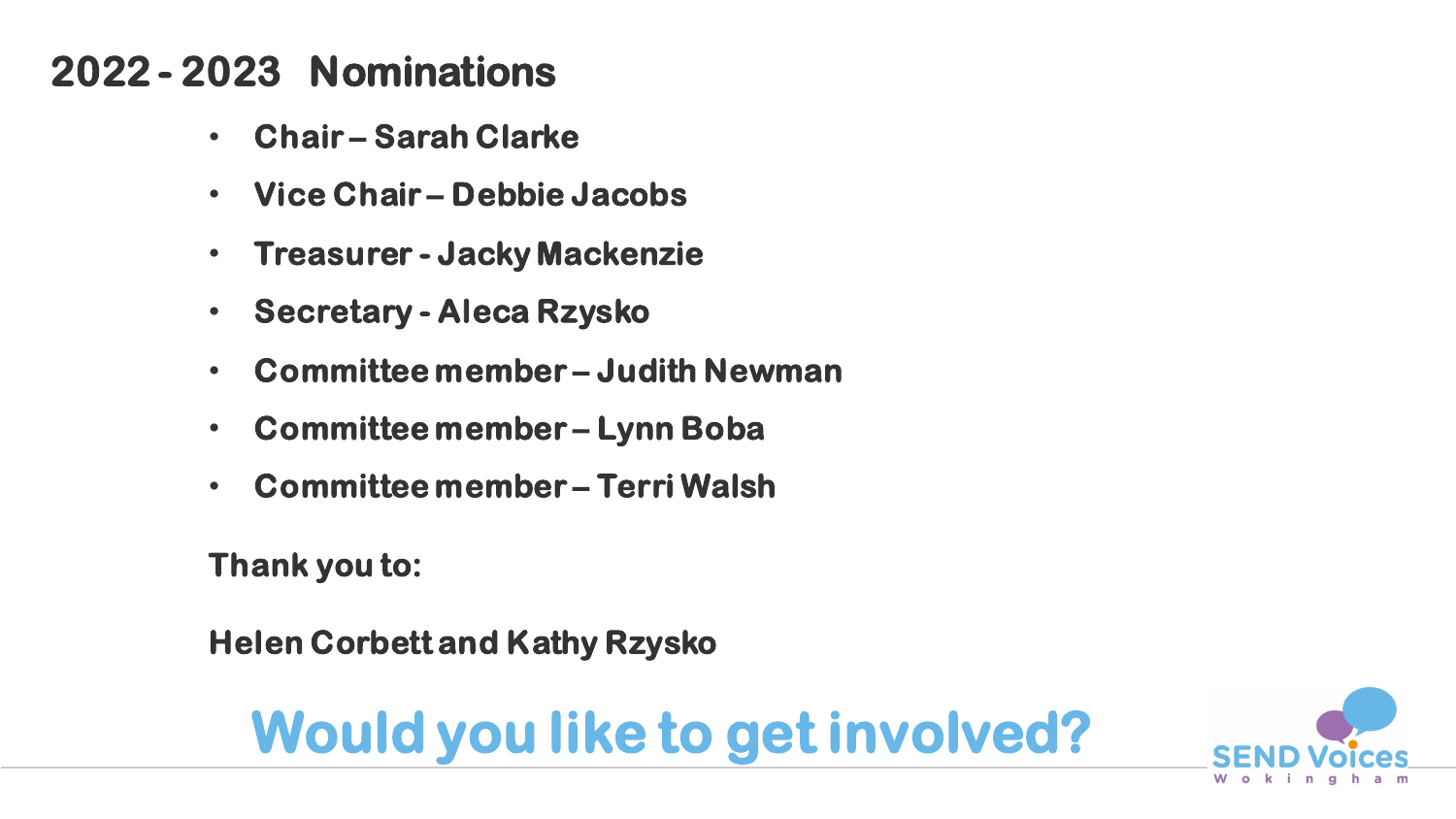#### **2022 – 2023 Our Plans for Next Year**

- **Continued involvement with all aspects of the SEND Innovation & Improvement Programme**
- **Continued involvement with Health and other strategic boards across Wokingham Borough Council and the NHS**
- **Host SENDIASS Training courses**
- **Regular drop-in events with SEND, Short Breaks and SENDIASS Teams**
- **Local Offer Live day – provisional date Saturday 8th October 22**
- **Launch an annual SEND survey What is Important to You?**